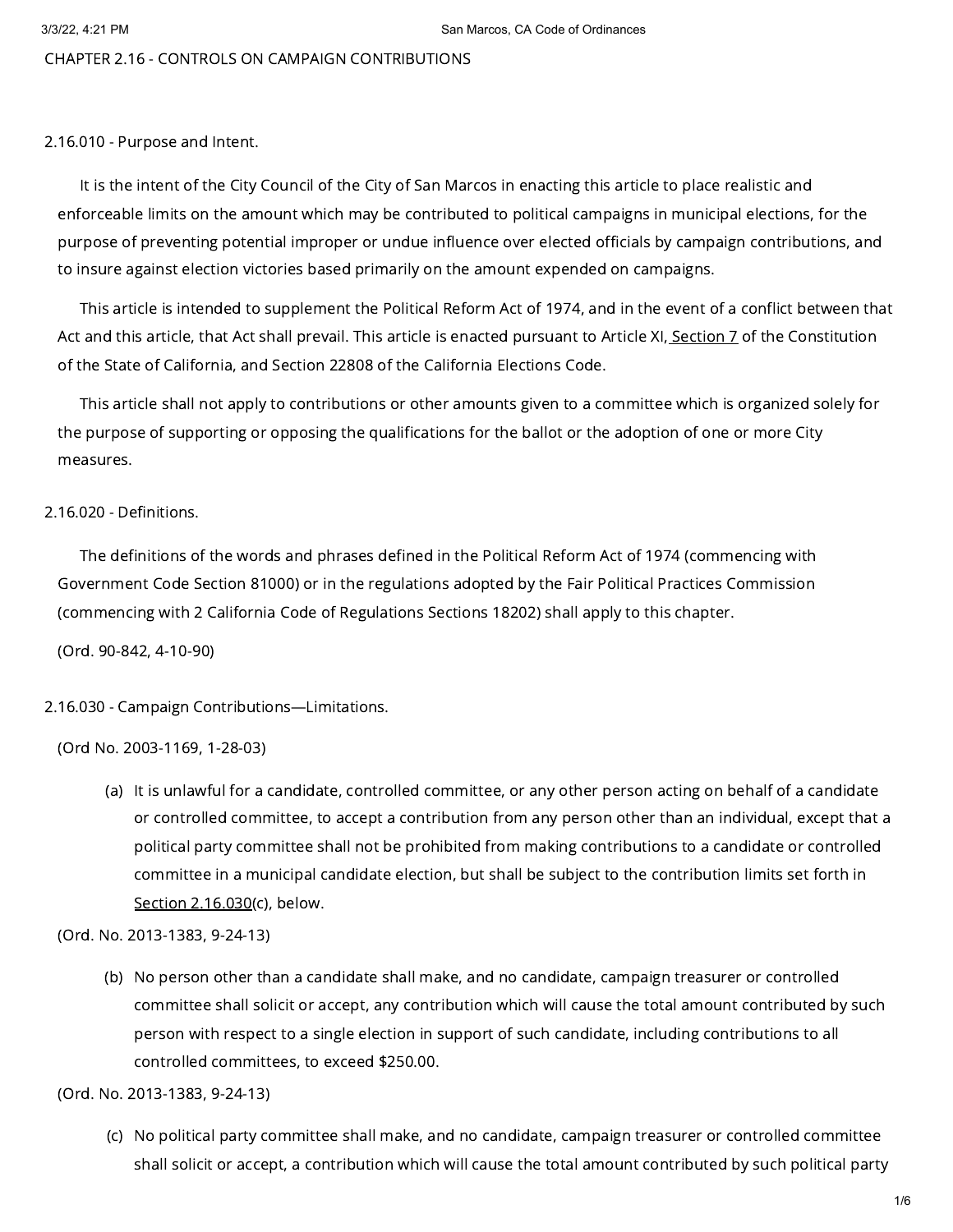committee with respect to a single election in support of such candidate, including contributions to all controlled [committees,](https://library.municode.com/) to exceed an amount that is two times the amount set forth in Section 2.16.030(b), above.

(Ord. No. 2013-1383, 9-24-13)

(d) Except as provided in subdivision (e) below, an extension of credit which consists of a receipt of goods or services pursuant to an agreement between the provider of the goods or services and a candidate or controlled committee, and where payment is not made until a later date, is a contribution subject to this Section [2.16.030](https://library.municode.com/).

(Ord. No. 2013-1383, 9-24-13)

(e) For purposes of this<u> Section [2.16.030](https://library.municode.com/)</u>, an extension of credit is not a contribution made by the provider of the goods or services or a contribution accepted by the candidate or controlled committee if either subsections (e)(1) or (e)(2) of this section is met:

(Ord. No. 2013-1383, 9-24-13)

- (1) Payment is made on or before the later of the following dates:
	- (a) 60 days after the date of the invoice; or
	- (b) 60 days from the date the goods or services are delivered; or
	- (c) For services that are ongoing in nature, 60 days after the date of the invoice, where services are billed no less frequently than on a three-month billing cycle.
- (2) All of the requirements of subsections (e)(2)(a)—(e) of this section are met:
	- (a) The credit arrangement is set forth in a written instrument which is contemporaneous with the initiation of the credit arrangement, and which instrument shall be made available upon request of Elections Counsel appointed pursuant to Section [2.16.080](https://library.municode.com/) below:
	- (b) It is part of the regular business of the provider of goods or services to provide similar goods or services;
	- (c) The provider provides the goods and services in the ordinary course of business and on the same terms and conditions offered to customers generally;
	- (d) The provider of goods or services enters into the agreement with the intent that the candidate or controlled committee be required to pay in accordance with the terms of the agreement and does not have actual knowledge that the candidate or controlled committee may not be able to pay in accordance with such terms;

(Ord. No. 2013-1383, 9-24-13)

(e) The provider of goods or services makes reasonable efforts to collect the full amount of the balance owed within 60 days of the date that the payment for the goods or services becomes due under the terms of the agreement;

(Ord. No. 2008-1304, 05-13-08)

(f) Nothing in this section is intended to limit the amount of his or her own money or property that a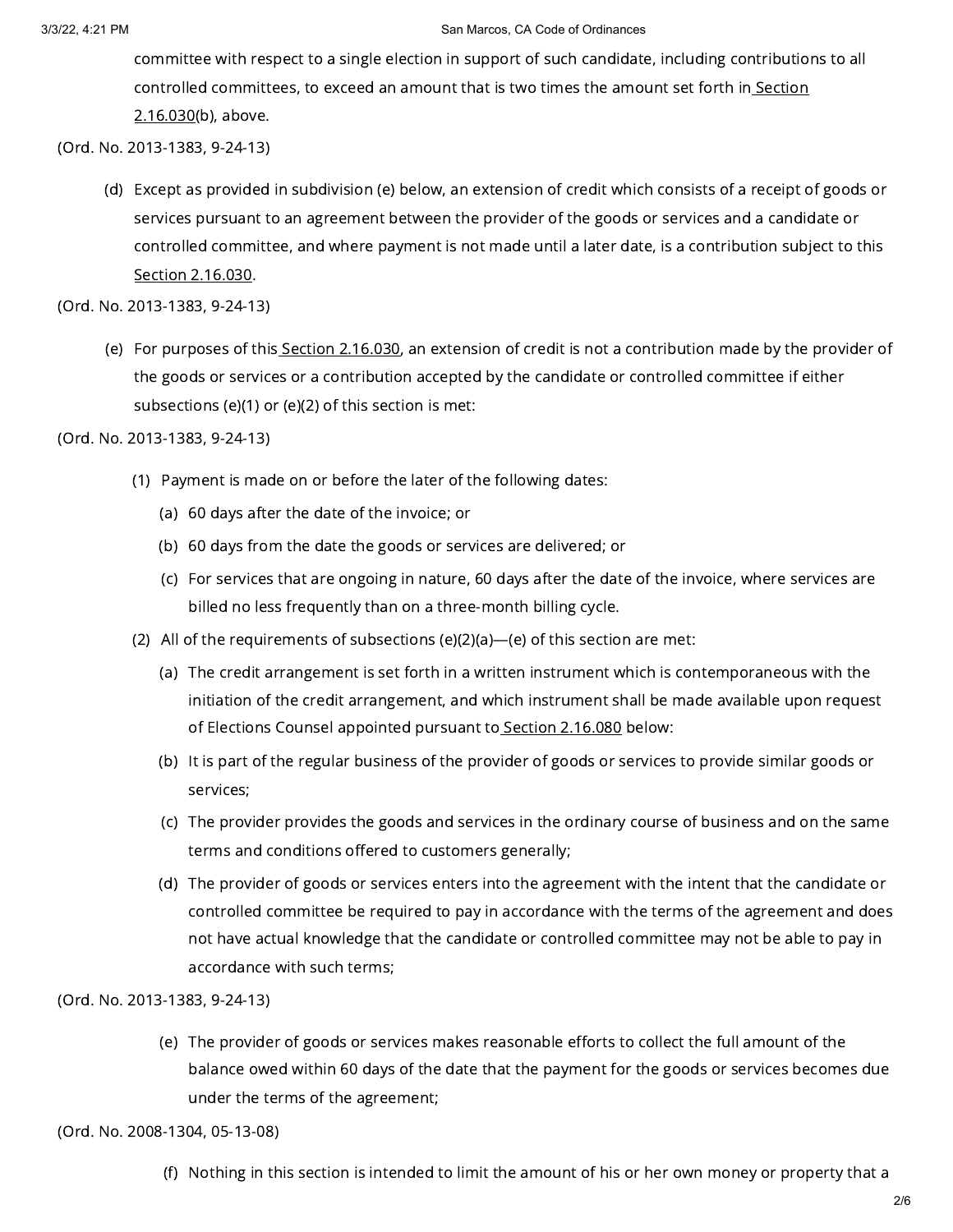candidate may contribute, loan to or expend on behalf of the candidate's own campaign;

(Ord. No. 2003-1169, 1-28-03)

(g) No candidate or controlled committee shall accept anonymous contributions in an amount exceeding \$99.00;

(Ord. No. 2003-1169, 1-28-03; Ord. No. 2013-1383, 9-24-13)

(h) If any person is found to have violated the terms of subsections (a) or (b) of this<u> Section 2.16.030</u>, whether by civil or criminal enforcement action, the amount of funds received constituting such violation shall be paid by the candidate or committee that received such funds to the City Manager for deposit into the City's general fund. If any person is found to have violated the terms of any other subsections of this Section [2.16.030](https://library.municode.com/), the fine imposed in connection with such violation shall be in the amount of \$250.00 for the first 30 days after said violation, \$500.00 for the next 60 days after said violation and \$1,000.00 for any period in excess of 90 days following said violation, and shall be paid to the City Manager for deposit into the City's general fund; and

(Ord. No. 2003-1169, 1-28-03; Ord. No. 2008-1304, 05-13-08)

(i) The provisions of the Political Reform Act of 1974, as may be amended from time to time, and the regulations of the Fair Political Practices Commission implementing the Political Reform Act with respect to: (i) the receipt and/or acceptance of contributions and the requirement to report the same; (ii) allowing the return of contributions that exceed limits; and (iii) the ability of candidates and committees to file amended campaign statements, are applicable to the local requirements set forth in this [Chapter](https://library.municode.com/) 2.16.

(Ord. No. 2008-1304, 05-13-08)

2.16.040 - Campaign Statements.

Each candidate and each committee shall be required to file those campaign statements mandated by the Political Reform Act of 1974, as amended (Government Code Sections 84100 through 84305), in the times and in the manner required by the Act. This article imposes an additional local filing requirement on candidates and committees, as follows:

### (Ord. No. 2008-1304, 05-13-08)

Pre-election campaign statements shall be filed by each candidate and committee, including independent committees, covering the period from the last reporting date through midnight of the second Sunday prior to the election, which statements shall be filed with the City Clerk by 5:30 p.m. on the last City business day of the week immediately preceding the election date. The required statements may be completed on campaign statement forms, required to be filed by state law, so long as such forms are completed in sufficient detail to comply with the requirements of this chapter.

(Ord. No. 2008-1304, 05-13-08)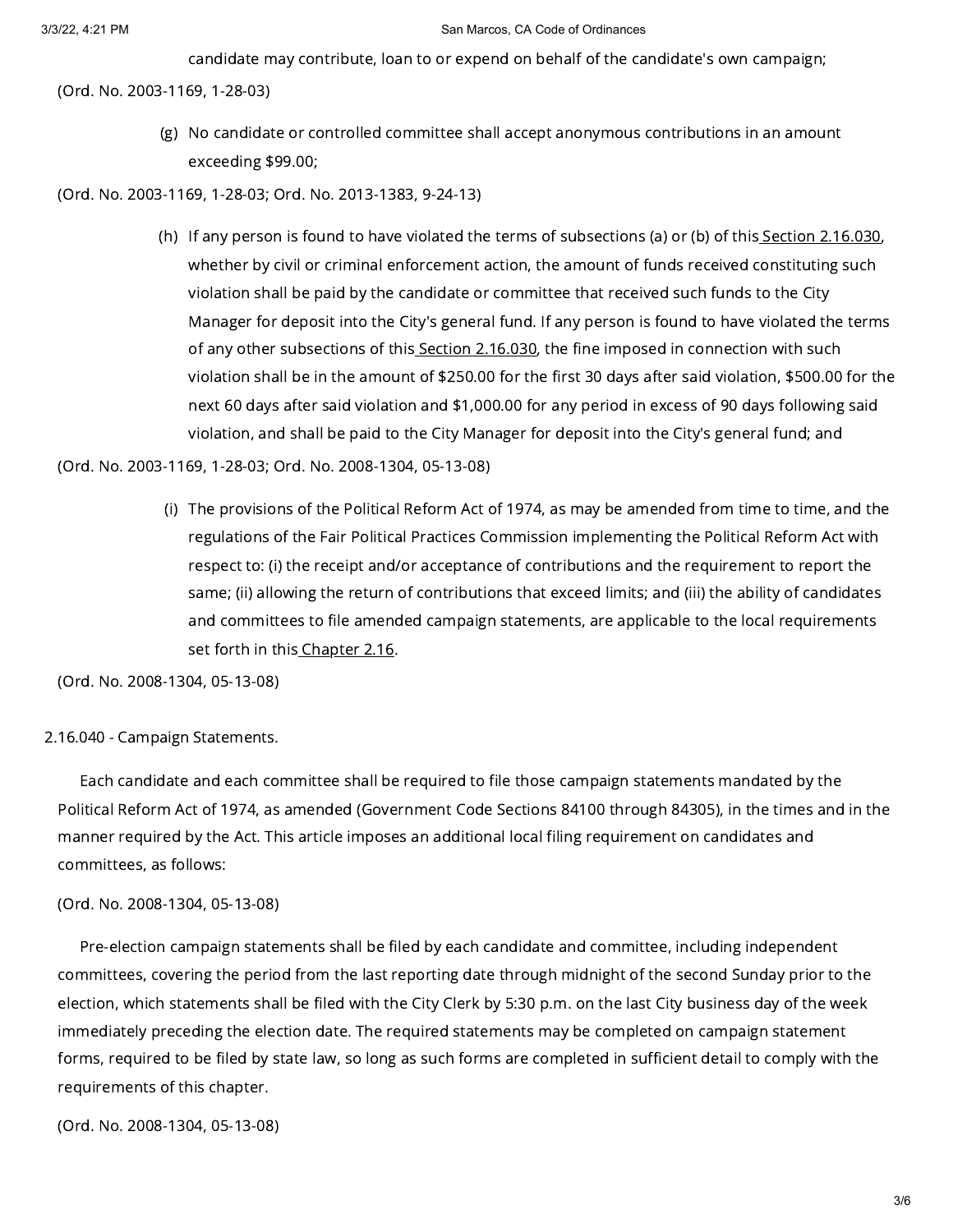2.16.045 - Public Record.

Campaign statements filed with the City Clerk shall be a matter of public record. The City Clerk shall, within three City business days of the date of filing, post copies of campaign statements online at the City's website.

(Ord. No. 2008-1304, 05-13-08)

2.16.050 - Violations and Penalties—Criminal and Civil Enforcement.

(a) Any person who knowingly or willfully violates any provision of this chapter is guilty of a misdemeanor and shall be punishable in accordance with Section [1.12.020](https://library.municode.com/). The maximum fine that may be imposed for each misdemeanor conviction shall be \$10,000.00 or three times the amount illegally reported, contributed, expended or given, whichever is greater.

(Ord. No. 2003-1169, 1-28-03)

(b) In addition to the criminal penalty set forth above, or any other penalty provided by law, any violation of this chapter may be enforced by civil action brought by the City. As part of any civil action filed to enforce provisions of this chapter, a court may assess a maximum civil penalty of \$10,000.00 or three times the amount illegally reported, contributed, expended or given, whichever is greater, per violation of this chapter, for each day which any person commits, continues, allows or maintains a violation of any provision of this chapter.

(Ord. No. 2003-1169, 1-28-03)

(c) In addition to any other penalty provided by law, any willful or knowing failure to report contributions, done with the intent to mislead or deceive, shall be punishable by a fine of not less than \$5,000.00.

(Ord. No. 2003-1169, 1-28-03)

(d) For purposes of this chapter, civil or criminal enforcement actions may be brought on behalf of the City by the Office of the District Attorney pursuant to the delegation provided by California Government Code Section 91001, or by special counsel retained by the City for such purpose. Whether or not a violation is inadvertent, negligent or deliberate, and the presence or absence of good faith shall be considered in applying the remedies and sanctions of this chapter.

(Ord. No. 2003-1169, 1-28-03)

2.16.060 - Effect of Violation on Election.

(a) The election to office of any candidate who is convicted of a violation of any provision of this article shall be void, and such office shall become vacant immediately if the candidate is the incumbent, or upon the date the candidate would otherwise have taken office. The vacancy shall be filled in the same manner as other vacancies in the City offices are filled. If a candidate is convicted of a violation of this article prior to the time when the election is to take place, his or her candidacy shall be terminated immediately and he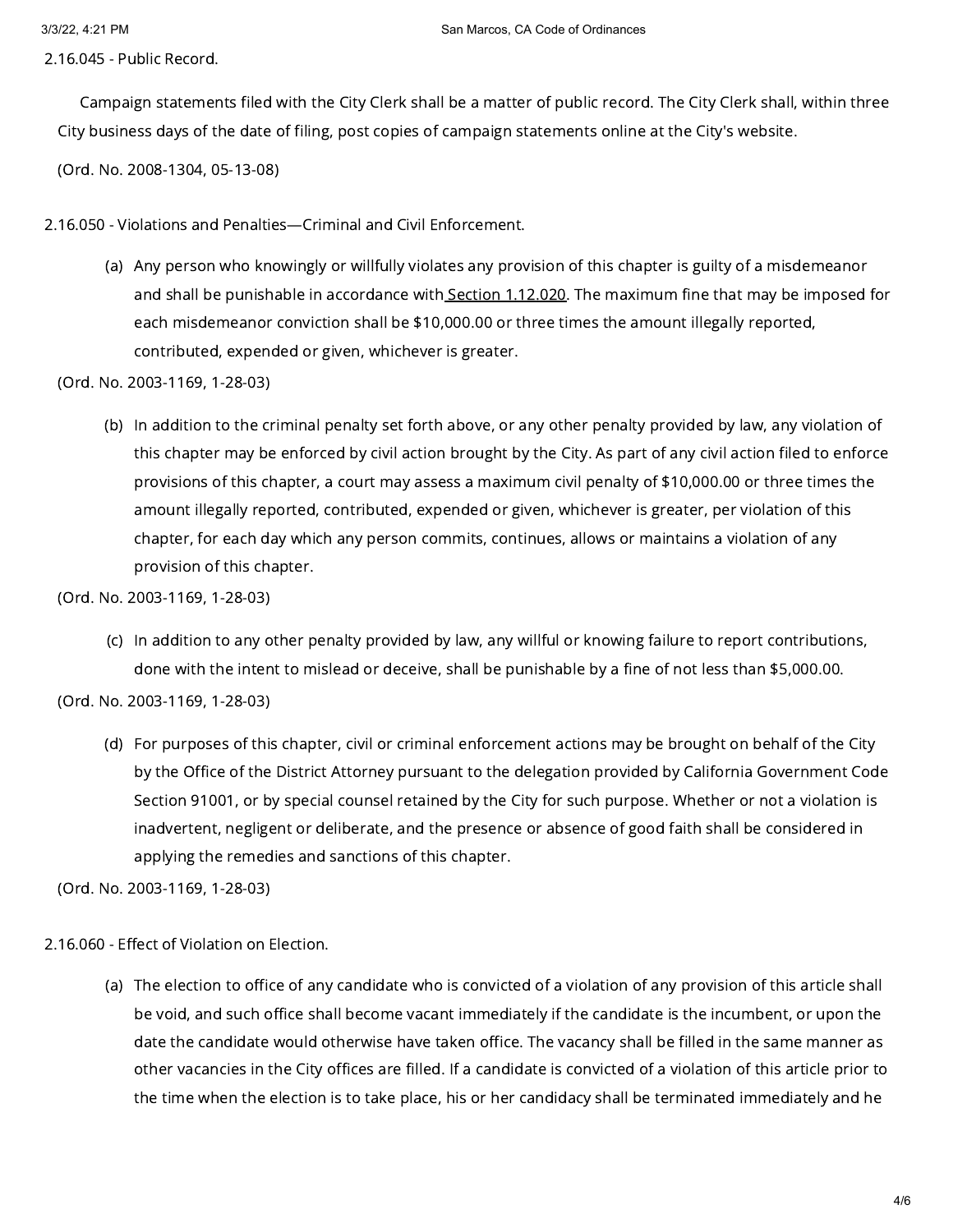or she shall be ineligible for that election. Any person convicted of a violation of this article shall be ineligible to hold any City office, whether elective or appointive for a period of five years for each such conviction from and after the date of conviction.

(b) The City Clerk shall not issue any Certificate of Election to any candidate until the campaign statements required by Section [2.16.040,](https://library.municode.com/) or, if no campaign statement is required, the written declaration permitted by Section 84212 of the California Government Code, have been filed in the form and at the place required by the Political Reform Act of 1974 as amended. The City Council shall not adopt a resolution declaring any candidate to be nominated or elected until such statements or declaration have been filed in accordance with the provisions of this article.

(Ord. 90-842, 4-10-92)

### 2.16.070 - Voting and Receipt of Funds.

(a) Within 12 months after receiving a campaign contribution or other income totaling \$100.00 or more from any source (other than extensions of credit received for the purchase of goods and services when such extensions are made by regular suppliers of such goods and services or by a financial institution regulated under the laws of the United States or the State of California in the normal course of business under terms and conditions available to the general public, and/or money or property that a candidate may contribute, loan to, or expend on behalf of his or her own campaign), no City Councilmember shall make, participate in making or attempt to influence any government decision or action that will have a reasonably foreseeable material financial effect on the campaign contributor or other source of income that is distinguishable from its impact on the public generally or a significant segment of the public, as defined by the Political Reform Act of 1974.

# (Ord. No. 2014-1402, 10-28-14)

(b) Other than money or property that a candidate many contribute, loan to, or expend on behalf of his or her own campaign, no City Councilmember shall accept any campaign contribution or other income from any source totaling \$100.00 or more within 12 months after he or she has made, participated in making, attempted to influence or influenced any government decision or action that had a material financial effect on the campaign contributor or other source of income that is distinguishable from its impact on the public generally or a significant segment of the public, as defined by the Political Reform Act of 1974.

(Ord. No. 2014-1402, 10-28-14)

### 2.16.080 - Review of Complaints, Appointment of Elections Counsel, Enforcement Actions.

The City shall review and investigate written complaints of alleged violations of this chapter. In the event such complaints are received, the City Attorney shall appoint a qualified and independent special counsel ("Elections Counsel" ) in consultation with the City Manager and on such terms and conditions as are generally available in the San Diego County legal community for such work, which Elections Counsel will commence and carry out such review